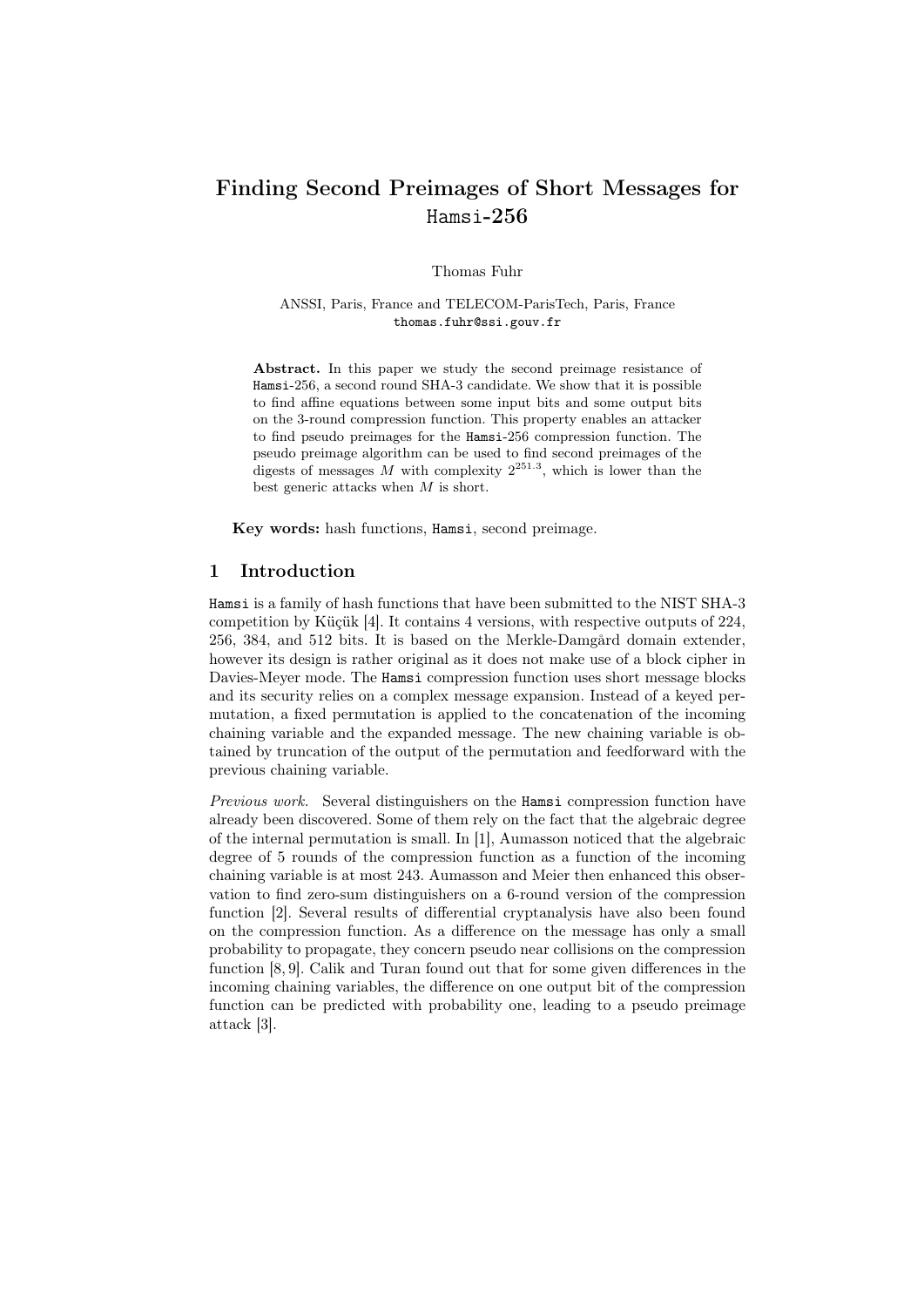Our contribution. In this article we describe a weakness of the Hamsi compression function, that can be used to find second preimages for Hamsi-256 with a complexity equivalent to 2 251.3 compression evaluations, improving the best known attack for short messages. This is the first attack that breaks the generic bounds for one of the second round SHA-3 candidates. Our method can be related to cube attacks [5] and AIDA [11]. It is based on an accurate choice of the variables, and on the setting of some initial conditions on the internal state to control the propagation of these variables and to prevent the algbraic degree from growing. We aim at solving a system of polynomial equations, and herefore we set the values of some variables to constants and try to solve the system with the remaining variables. Our main idea consists in setting some conditions on the message block and the chaining variable in order to find affine relations between the output of the compression function and some bits of the incoming chaining variable. These relations can be used to find second preimages for the full hash function.

Related work. Shamir and Dinur independently discovered an algebraic second preimage attack against Hamsi-256 based on cube techniques. Their attack was presented at the Crypto 2010 rump session, and also breaks the complexity of generic attacks against single-pipe Merkle-Damgård hash functions when the initial message is short [10].

Outline of the paper. In Section 2 we briefly describe the hash function Hamsi-256. In Section 3, we display two algebraic properties of the S-box used in Hamsi, and show how to use it to write the result of the first two rounds of the compression function as an affine function of some bits of the chaining variable. After that we show how to extend this property to find affine equations on the full Hamsi-256 compression function in Section 4. Under some conditions on the message block and the incoming chaining variable, we managed to find 14 (resp. 11) output bits of the compression function that can be written as an affine function of 7 (resp. 8) bits of the incoming chaining variable, the message block and the rest of the chaining variable being fixed. In Section 5, we describe how to use these equations to find pseudo preimages for the full Hamsi-256 compression function, along with some optimization techniques and an evalation of the complexity<sup>1</sup>. Then, in Section 6, we show how to use the pseudo preimage algorithm to find second preimages for the full hash function with a complexity equivalent to 2 <sup>251</sup>.<sup>32</sup> compression evaluations, which is our main result. Finally, in Section 7, we study the application of generic techniques on the Merkle-Damgård domain extender variant used in Hamsi. The resulting complexity is slightly higher than in the case of the Merkle-Damgård domain extender, due to the fact that the message blocks have less entropy than required for a direct application of generic techniques. Therefore our second preimage attack is more efficient than generic techniques when the initial message is short.

<sup>&</sup>lt;sup>1</sup> A pseudo preimage of a chaining variable  $C^*$  is a couple  $(m, C)$  where m is a message block and  $C$  is a chaining variable such that the result of the compression function  $\mathcal{F}(C,m)$  is  $C^*$ .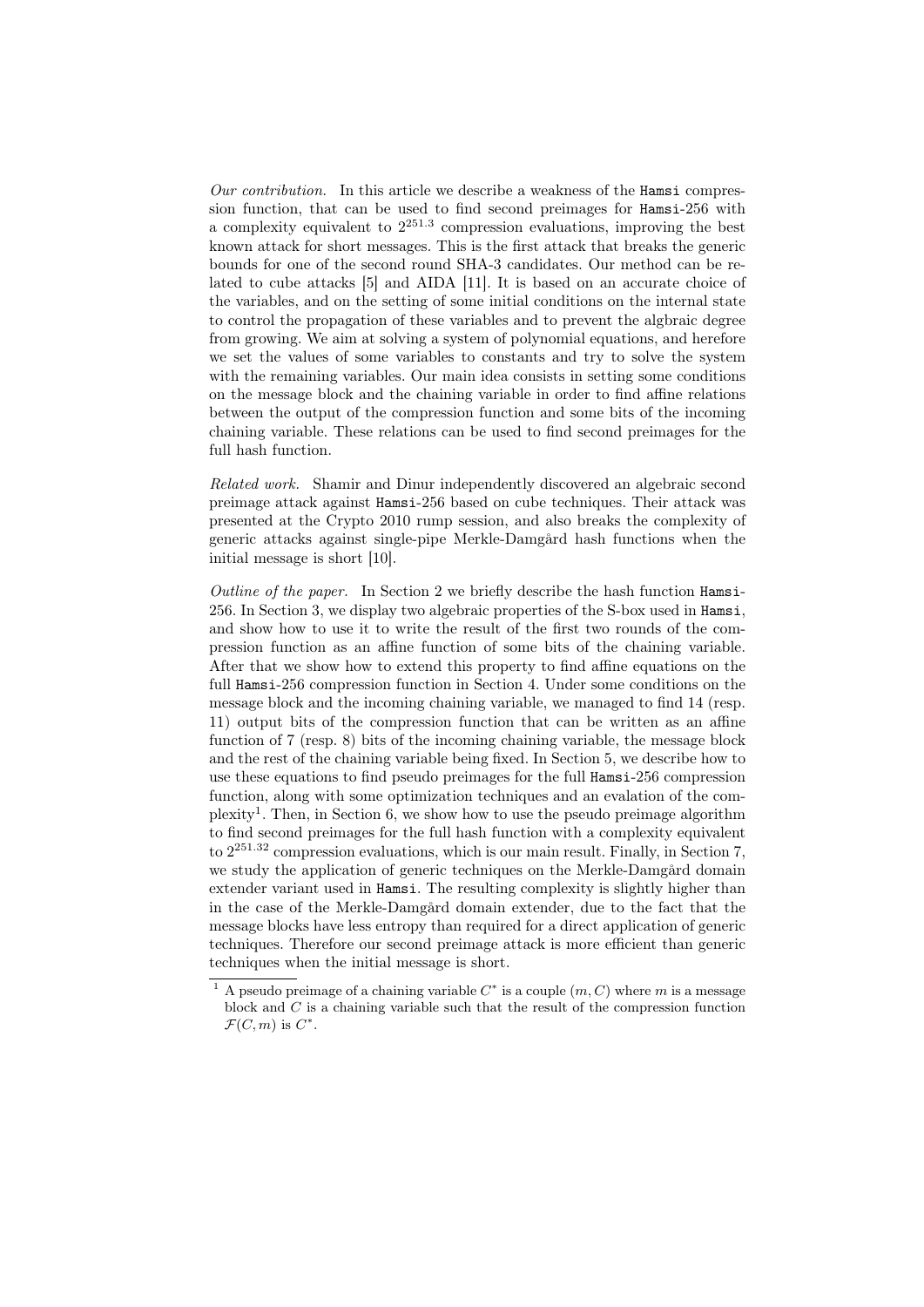Notation. Throughout the paper, variables represented by small letters are 32 bit variables, and capital letters stand for the whole internal state, or messages. The *j*-th LSB of variable v is denoted  $v^{(j)}$ .

 $\mathcal{H}(M)$  represents the digest of message M by Hamsi-256.  $\mathcal{F}(C,m)$  stands for the output of the Hamsi-256 compression function applied to chaining variable  $C$  and message block  $m$ , and the iteration of the compression function on several message blocks is defined recursively as follows:

$$
\mathcal{F}_1(C, m_1) = \mathcal{F}(C, m_1)
$$
  

$$
\forall i \ge 2, \mathcal{F}_i(C, m_1, \dots, m_i) = \mathcal{F}(\mathcal{F}_{i-1}(C, m_1, \dots, m_{i-1}), m_i)
$$

## 2 Description of Hamsi-256

In this article we focus on Hamsi-256. Our technique also applies to Hamsi-224, however, unlike for Hamsi-256, it does not break the generic bounds.

Hamsi-256 uses a compression function that maps a 256-bit chaining variable  $H_{i-1}$  and a 32-bit message block to a new 256-bit chaining variable. It consists of the following operations:

Message expansion. Firstly, the 32-bit message block m is expanded into a 256 bit variable  $\mathcal{E}(M) = (m_0, ..., m_7)$ . The expansion function is a linear code over  $GF(4)$ .

Concatenation. The expanded message is then concatenated with the incoming chaining variable  $C = (c_0, ..., c_7)$  to produce a 512 state S represented by a  $4 \times 4$ matrix of 32-bit registers. The concatenation function is the following:

$$
C: (E(M), C) \rightarrow (s_0, s_1, s_2, s_3, = (m_0, m_1, c_0, c_1, s_4, s_5, s_6, s_7, c_2, c_3, m_2, m_3, s_8, s_9, s_{10}, s_{11}, m_4, m_5, c_4, c_5, s_{12}, s_{13}, s_{14}, s_{15}) c_6, c_7, m_6, m_7).
$$

Round function. After the concatenation the following round permutation is applied three times (or eight times for the last message block):

$$
\mathcal{R}: S \to \mathcal{L}(\mathcal{S}(\mathcal{A}(S))),
$$

where A consists in adding a constant value and a counter to the state,  $S$  is a substitution layer based on the use of the second 4-bit to 4-bit S-box of Serpent and  $\mathcal L$  is a diffusion layer that operates on 4 sets of 4 32-bit variables in parallel.

More precisely, S consists in applying, for all  $i \in \{0...3\}$  and  $j \in \{0...31\}$ , the S-box to bits j of words  $s_i, s_{i+4}, s_{i+8}, s_{i+12}$ . In other words, the same S-box is applied in parallel to the 128 columns of the internal state.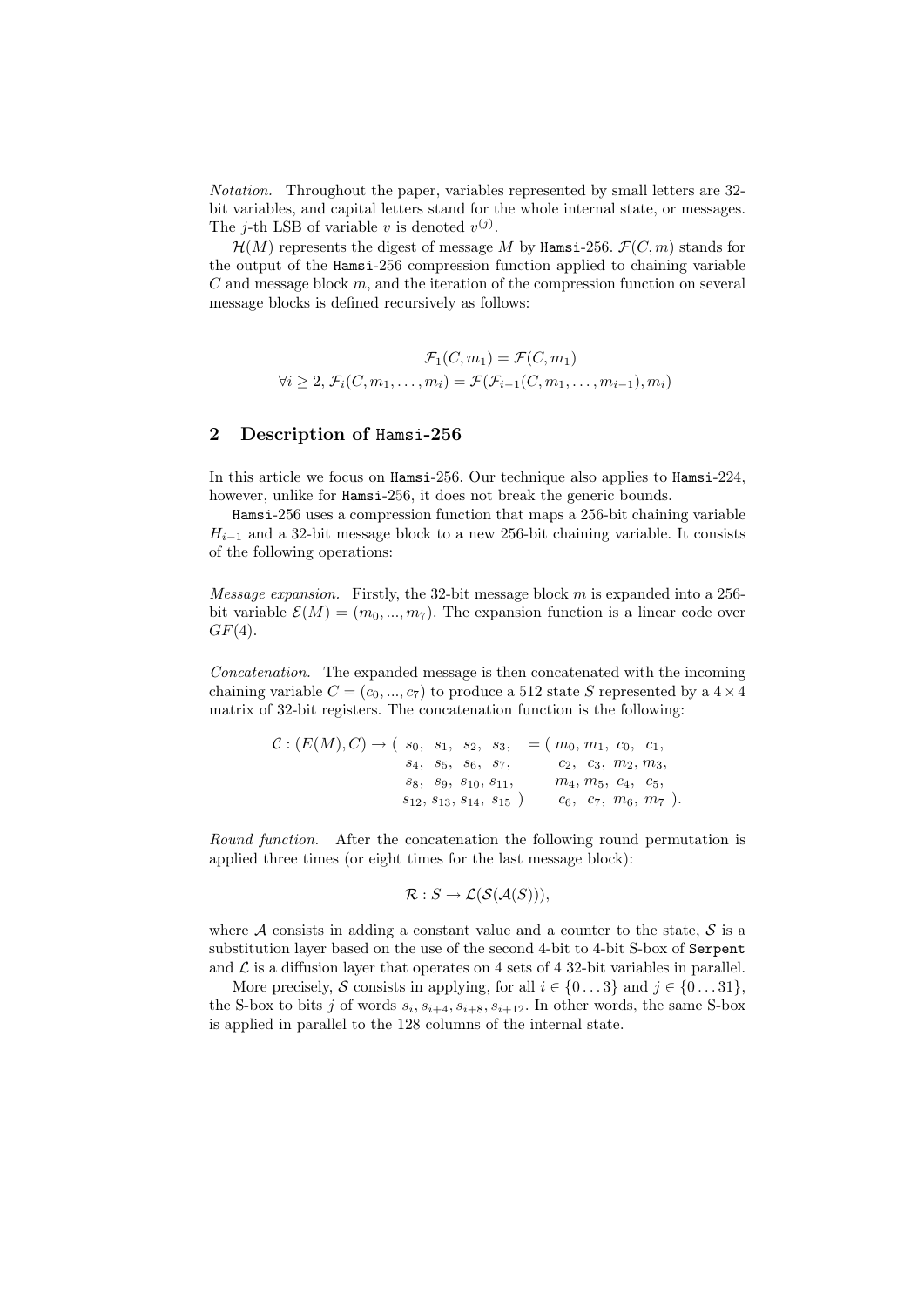| u                   |    | $\sim$               | -     |        |   | ٠.       | - | $\sim$ |   |  |
|---------------------|----|----------------------|-------|--------|---|----------|---|--------|---|--|
| $\overline{u}$<br>◡ | л. | $\ddot{\phantom{a}}$ | <br>◡ | -<br>- | - | <b>.</b> | - | ∼      | - |  |

Table 1. S-box used in Hamsi. Inputs and outputs in hexadecimal, lsb of  $x$  corresponds to words  $s_0, \ldots, s_3$ 

The diffusion layer works as follows. It takes as inputs  $(a, b, c, d) = (s_0, s_5, s_{10}, s_{15})$ (resp.  $(s_1, s_6, s_{11}, s_{12}), (s_2, s_7, s_8, s_{13}), (s_3, s_4, s_9, s_{14})$ ) and consists of the following operations:

$$
a := a \lll 13
$$
  
\n
$$
c := c \lll 3
$$
  
\n
$$
b := (b \oplus a \oplus c) \lll 1
$$
  
\n
$$
d := (d \oplus c \oplus (a \ll 3)) \lll 7
$$
  
\n
$$
a := (a \oplus b \oplus d) \lll 5
$$
  
\n
$$
c := (c \oplus d \oplus (b \ll 7) \lll 22
$$

Truncation and feedforward. After the third round, the output of the compression function is obtained by applying a truncation function to the state and xoring the result to the former chaining value.

$$
\mathcal{T}: S \to \Sigma = (s_0, s_1, s_2, s_3, s_8, s_9, s_{10}, s_{11})
$$
  

$$
\mathcal{X}: \Sigma \to C^* = C \oplus \Sigma.
$$

Domain extender. To build a variable-length hash function, Hamsi makes use of the Merkle-Damgård construction. The padding consists in concatenating to the message a "1" and as many "0"s as necessary to get an integer number of blocks, and then by further concatenating the message length encoded on 64 bits. For the last block, the permutation consists of 8 rounds (instead of 3).

## 3 An observation on the two-round Hamsi-256 compression function

In this Section we focus on a reduced version of the Hamsi-256 compression function, where the internal permutation is reduced to two rounds. The result we get will be used in the following Sections to break the full version of Hamsi-256. We show how to find pseudo preimages for this reduced-round version of the compression function.

## 3.1 Study of the Hamsi S-box

On the Hamsi S-box we notice the following properties.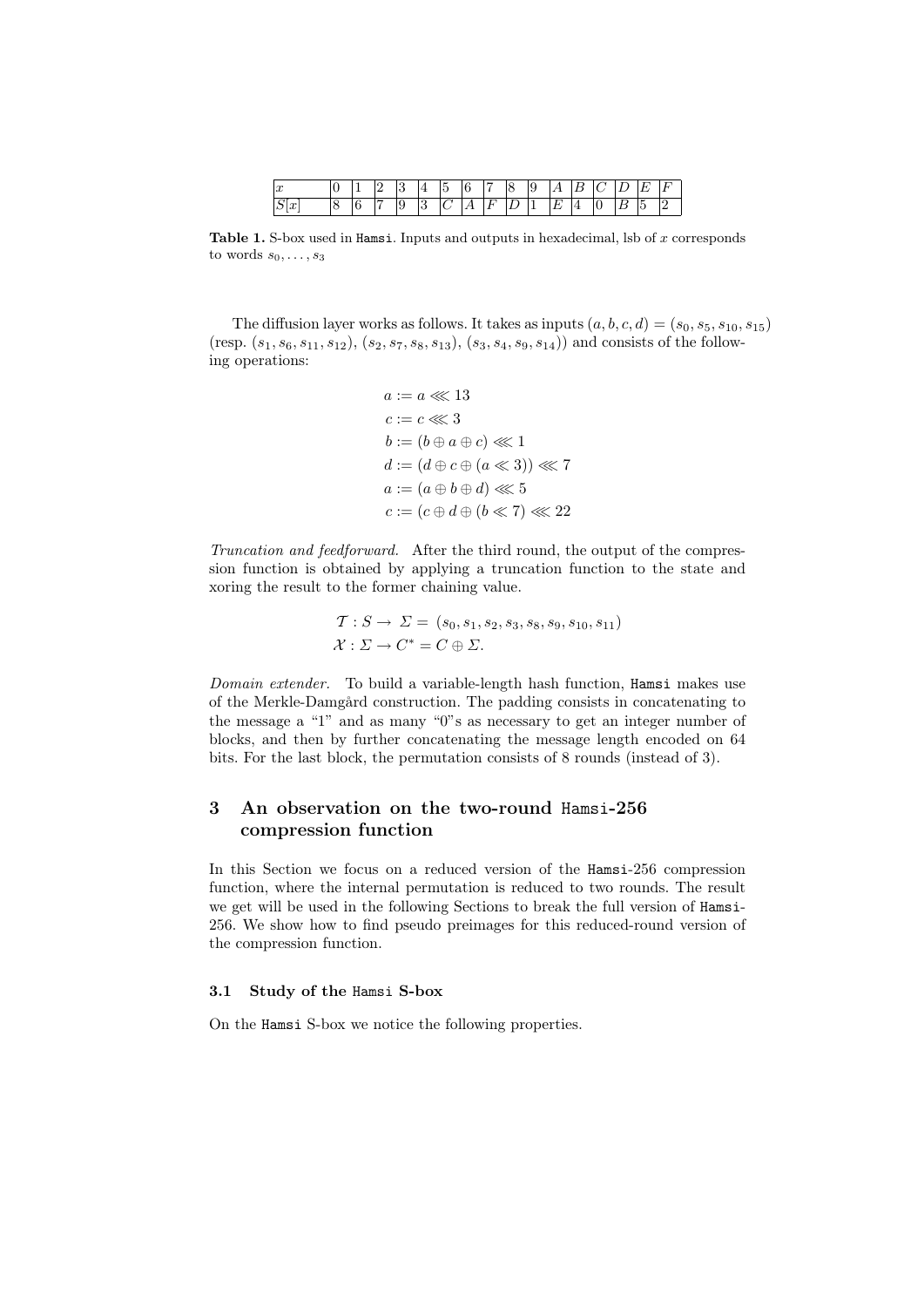We use the fact that  $S[9] = 1$ ,  $S[C] = 0$ ,  $S[B] = 4$ , and  $S[E] = 5$  to deduce that

$$
\forall (x, b) \in \{0, 1\}^2, S[(x, b, \bar{x}, 1)] = (x + b, 0, b, 0). \tag{1}
$$

As a result, only one bit of the output depends on x. Similarly we have  $S[3] = 9$ and  $S[9] = 1$ , which leads to

$$
\forall x \in \{0, 1\}, S[(1, x, 0, \bar{x})] = (1, 0, 0, x). \tag{2}
$$

If the input of an S-box depends on only one variable bit, then the output of the S-box can be expressed as an affine function of this bit. with that in mind, properties 1 and 2 have been found according to the following criteria. First, only one output bit of the S-box should depend on  $x$ . Second, input bits 0 and 2 or 1 and 3 must not depend on  $x$ , so that for an appropriate choice of a first round S-box, only the input bits coming from the chaining variable depend on  $\hat{x}$ .

### 3.2 An interesting set of variables

Let us now consider any value of the message block  $m$ . Without knowing the incoming chaining value, we can compute  $s_0, s_1, s_6, s_7, s_8, s_9, s_{14}, s_{15}$  after the first round constant addition. Let us now suppose that the  $j$ -th bit of  $s_{14}$  is  $s_{14}^{(j)} = 1$ . Then, independently of the value of  $s_6^{(j)}$ , if  $s_2^{(j)} = x^{(j)}$  and  $s_{10}^{(j)} = \overline{x^{(j)}}$ . only the first output bit of the j-th S-box of the 3-rd column will depend on  $x^{(j)}$ (according to equation 1). Let J be a set of variables that satisfies this property.

We can then define one variable bit  $x^{(j)} \in \{0,1\}$  for each j such that  $s_{14}^{(j)} = 1$ . After the first S-box layer, only the word  $s_2$  depends on the variable set  $X =$  ${x^{(j)}}_{j\in J}$ , through an affine relation. After the first round diffusion layer and the second round constant addition, words  $s_2, s_7, s_8$ , and  $s_{13}$  depend linearly on X, which means that only one input bit of each S-box of the second substitution layer can depend on  $X$ . As a consequence, the output of this layer is also an affine function of X. The second diffusion layer, the truncation and the feedforward cannot increase the degree, so the whole output of the compression function is an affine function of X.

## 3.3 Building and solving the linear system

We can then try to invert the 2-round compression function  $\mathcal{F}$ , *ie* to find a message block M and a chaining value C that maps to a given value  $C^*$ . The idea is to express the output of the compression function as an affine system of a given set of variables, and to solve this system. With an appropriate choice of variables, we know that the system is affine but we first need to compute its coefficients. To achieve it we do the following:

1. Choose a message block M and compute the resulting value of  $s_{14}$  before the first substitution layer.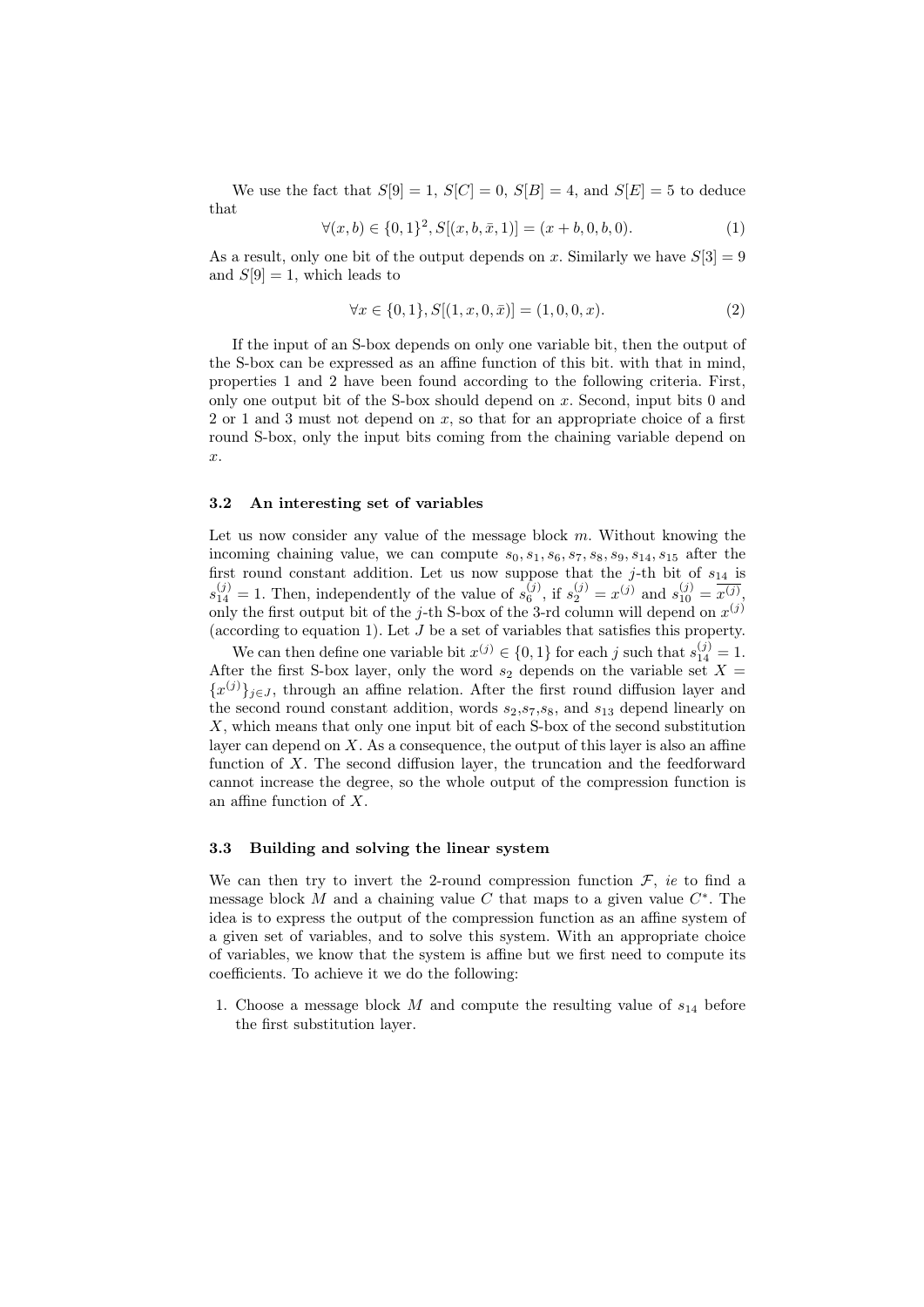- 2. Compute the resulting set of variables  $X = \{x^{(j)}\}_{j \in J}$ . If  $|J| < 16$ , choose another value for M.
- 3. Choose a chaining value C such that for all  $j \in J$ ,  $s_2^{(j)} \oplus s_{10}^{(j)} = 1$  after the first constant addition. C is then divided into a variable part (the bits  $c_0^{(j)}$ ) and  $c_4^{(j)}$  for  $j \in J$ ) and a constant part (the other bits).
- 4. Compute  $\mathcal{F}(M, C)$  to get the constant coefficients of the system.
- 5. For each  $j \in J$ , derive  $C_j$  from C by complementing the values of  $c_0^{(j)}$  and  $c_4^{(j)}$ . Compute  $\mathcal{F}(M, C_j) \oplus \mathcal{F}(M, C)$  to get the coefficients of  $x^{(j)}$ , using an interpolation method.
- 6. Solve the affine system of 256 equations in |J| unknowns to find a preimage of  $C^*$ . If it has no solution, choose another value of the constant part of  $C$ . If all the values have been tried, increase the value of M.

We can then assume that the complexity of solving the resulting equation system is smaller that the complexity of one evaluation of the compression function. To avoid useless computation, one can for example try to find solutions to subsystems, and abort as soon as an inconsistency is detected. Each system allows us to test  $2^{|J|}$  values of  $\mathcal{F}(M, C)$  with a complexity of less than  $|J| + 2$ evaluations of the compression function. As  $|J| \geq 16$ , the total complexity of this algorithm is about  $18 \times 2^{256-16} \approx 2^{244}$  compression evaluations.

## 4 Linear equations for the full Hamsi-256 compression function

In this Section we show how to apply similar techniques to find linear equations for the full Hamsi-256 compression function.

If we try to use the same property on the S-box as in the previous Section, we cannot find any large set of variables that lead to linear equations. To this end, property 2 is more interesting. If the message block is such that before the first substitution layer,  $s_0^{(j)} = 1$  and  $s_8^{(j)} = 0$ , if we set  $s_4^{(j)} = x^{(j)}$  and  $s_{12}^{(j)} = \overline{x^{(j)}},$ only the *j*-th bit of  $s_{12}$  depends on  $x^{(j)}$  after the S-box layer. The same remark applies to  $s_1, s_5, s_9, s_{13}$ , with  $s_5^{(j)} = y^{(j)}$ ,  $s_{13}^{(j)} = \overline{y^{(j)}}$ ,  $s_1^{(j)} = 1$ , and  $s_9^{(j)} = 0$ ,.

In comparison with the technique used in Section 3, we use more freedom degrees (for each variable, two bits of the message and one bit of the chaining variable). However, as  $s_{12}$  is the d input of the diffusion layer, the dependence in  $x^{(j)}$  does not propagate fast during the first round.

The internal state S before the permutation rounds can then be divided into three parts:

- **Variable bits:** The sets of variables  $X, Y$ .
- Conditional bits: Bits of the initial internal state that must take a given value so that the dependence of the internal state in the variables after the first substitution layer are as described in equation 2. Each Variable bit requires the definition of three Conditional bits: two on the message block and one on the incoming chaining variable.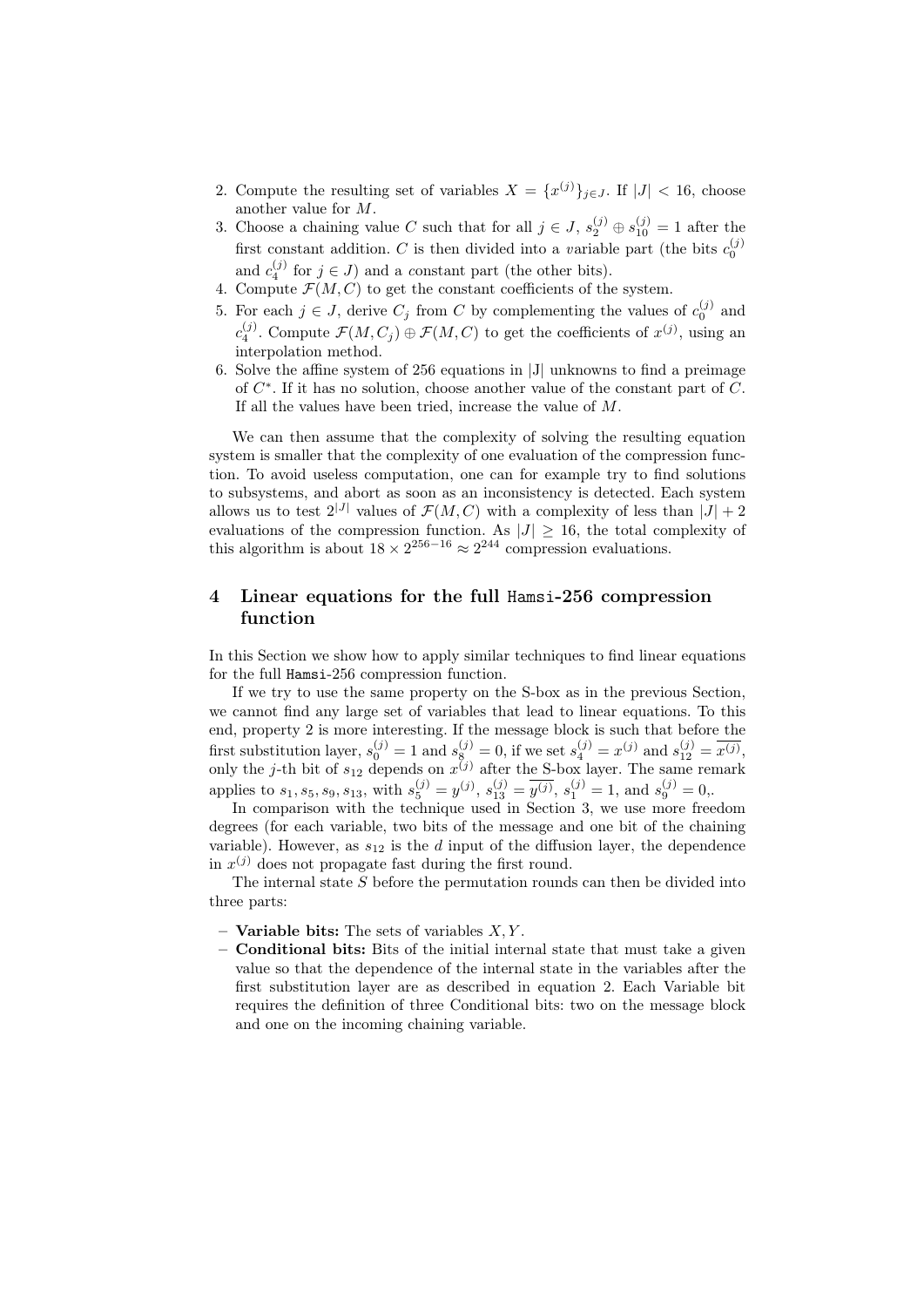#### – Constant bits: All the other parts of the internal state.

These bits are not necessarily directly bits from the incoming message block or chaining variable: they can be a linear function of such bits. For example, when considering equation 2, the Conditional bits on the incoming chaining value are the exclusive or of two bits  $(s_4^{(j)}$  and  $s_{12}^{(j)}$ , or  $s_5^{(j)}$  and  $s_{13}^{(j)}$ ). The corresponding Variable bit can then be taken as the value of one of these two bits.

As a result, it is possible to find sets of variables  $X = \{x^{(j)}\}_{j \in J_x}$  and  $Y =$  $\{y^{(j)}\}_{j\in J_y}$  such that some output bits of the whole compression function depend linearly on the Variable bits  $X, Y$ , provided the Conditional bits take a given value and once the Constant bits are set.

Algebraic properties of the Hamsi-256 S-box. To find these sets of variables we have to take into account the following properties.

- 1. Any function f from 1 bit to n bits is affine. It can be defined as  $f(b) =$  $f(0) \oplus (f(1) \oplus f(0))$ b. Therefore, if all input bits of a 4-bit S-box are constant except one, the output ofthe S-box is an affine function of the remaining input bit. If this input bit is an affine function of the variables in  $X \cup Y$ , it is also the case for the 4 output bits, as a composition of affine functions.
- 2. Similarly, if the input of an S-box depends on only one of the variables, its output is an affine function of this variable.
- 3. If  $(b_0, b_1, b_2, b_3)$  is the output of an S-box with input  $(a_0, a_1, a_2, a_3)$ : the only nonlinear monomial in the expression of  $b_0$  is  $a_0a_2$ , and  $b_3$  only depends on nonlinear monomials  $a_0a_1a_2$  and  $a_1a_3$ . Therefore, if the monomial  $a_0a_2$  is an affine function of  $X \cup Y$ , so is  $b_0$ . Similarly, if monomials  $a_1a_3$  and  $a_0a_1a_2$ are affine in  $X \cup Y$ , so is  $b_3$ .

We will now use these properties in an automated search as sufficient conditions to guarantee that some final and intermediate bits involved in the computation of the compression function are affine functions of a set of variables.

Optimal sets of variables. For our second preimage attack we then have to determine optimal sets of variable bits. In our attack two phases are time-consuming: the generation of the affine equation system, and the test of the solutions. The complexities mainly depend on the number of variables  $N_{var}$  and the number of resulting affine equations  $N_{eq}$ . For a given number of variables  $N_{var}$ , we then look for the choice of the variable set that leads to the largest affine equation system, using an exhaustive search. The cost of the system generation decreases when the number of variables increases, whereas the cost of testing the solutions mainly decreases when the number of equations increases. A precise evaluation of the complexity of the attack is given in section 5. The optimal values for  $N_{var}$ and  $N_{eq}$  can then be found as a tradeoff between the complexity of these two algorithms.

Furthermore, the equation systems that have been generated can be reused if one tries to find a pseudo preimage for multiple targets, which is the case in some parts of our attack. Therefore, the optimal sets of equations are different in the different parts of the attack.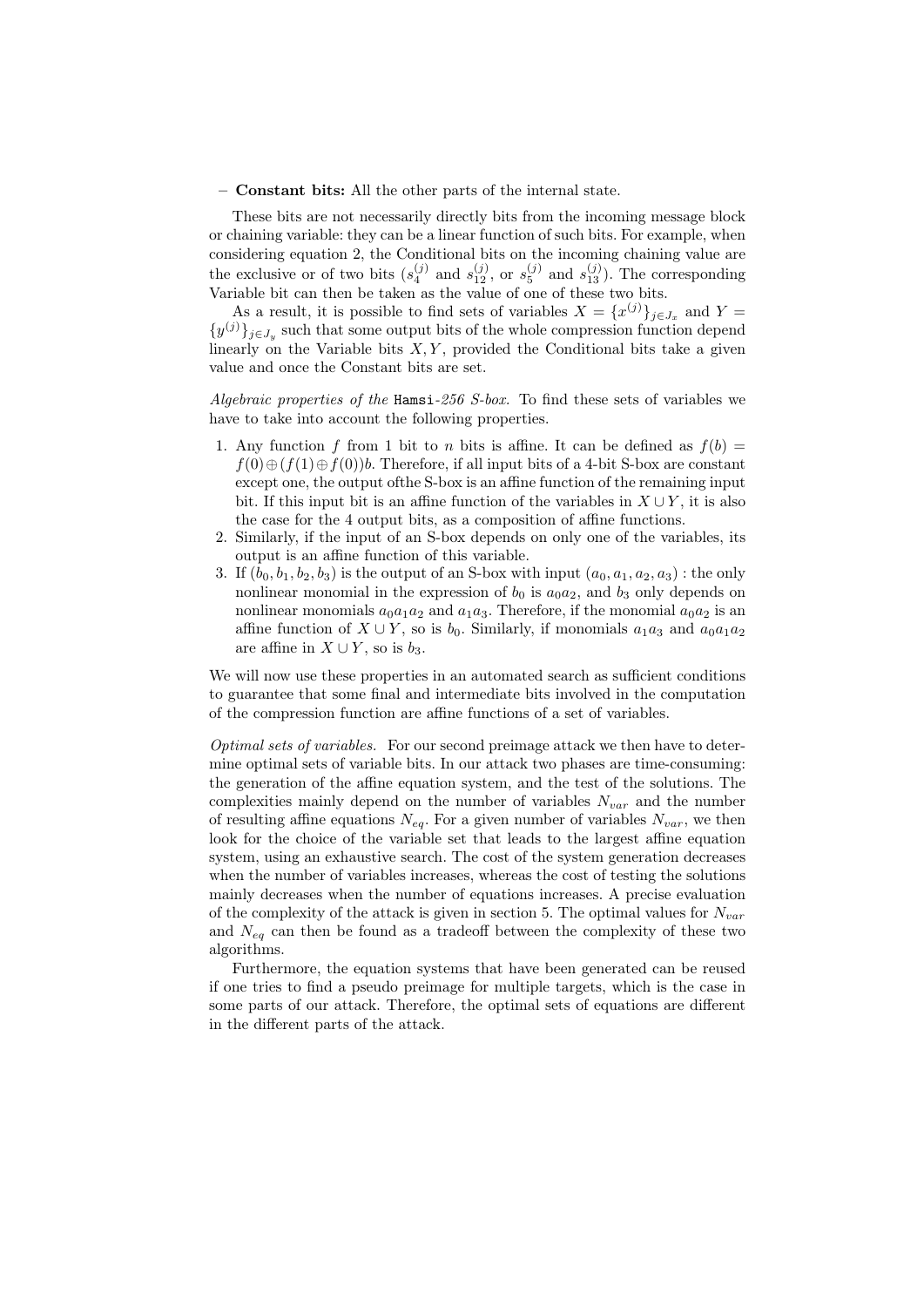Finding the optimal sets of variables. For a given value of  $N_{var}$ , we determine the set  $X \cup Y$  of variables that leads to the maximal value of  $N_{eq}$ . We achieve it through an automated exhaustive search on all the sets of variables  $X_i \cup Y_i$  that contain exactly  $N_{var}$  elements.

Let us now consider a fixed set  $X \cup Y$ . We try to determine which output bits can always be expressed as an affine function of the Variables of  $X \cup Y$ , under the assumption that all the Conditional bits take the right constant value and that all the Constant bits are fixed. We then do the following:

For each pair of variables  $\{z, z'\} \in X \cup Y$ , we determine the set of output bits  $S_{z,z'}$  that are always affine functions of z and z' when the Conditional bits take the right value and the other parts of the initial state are set to a fixed constant value. How to determine these sets will be depicted below. Once this is done, the bits in the set  $S_{X,Y} = \bigcap_{\{z,z'\}\in X\cup Y} S_{z,z'}$  are affine functions of the set of variables  $X \cup Y$ . If the algebraic expression of an output bit b as a function of the variables in  $X \cup Y$  contains a monomial of degree 2 or more, let z and z' be two variables of this monomial. Then b cannot be in  $\mathcal{S}_{z,z'}$ , because for some assignment of all the other variables, the expression of b contains the monomial  $zz'$ .

Let us now describe how to find  $S_{z,z'}$ . After the first S-box layer, only one bit depends on each of the variables  $z$  and  $z'$ . We then study the propagation of these variables through the compression function. The propagation is not always deterministic - it is probabilistic through the S-box layers. For each intermediate bit of the internal state, we then determine if it is independent from  $z$  and  $z'$ , if it can depend linearly on z and/or  $z'$  or if it can be quadratic in z and  $z'$ . The diffusion layer  $\mathcal L$  is linear. Therefore a bit of the internal state after the diffusion layer is always affine in  $z, z'$  if and only if all the input bits it depends on also are always affine in  $z, z'$ . A does no change the degree of each bit of the internal state.  $S$  is nonlinear and can increase the degree. More precisely, if two different input bits of a given S-box can depend respectively on  $z$  and  $z'$ , some output bits may be quadratic. At the end of the compression function,  $\mathcal T$  and  $\mathcal X$  cannot increase the degree.

Let us now consider a fixed set  $X \cup Y$ . We try to determine which output bits can always be expressed as an affine function of the Variables of  $X \cup Y$ , under the assumption that all the Conditional bits take the right constant value and that all the Constant bits are fixed. Equivalently, we can try to determine the output bits  $b_i$  which polynomial expression as a function of the Variable bits can contain monomials of degree  $\geq 2$ . This means that for some choice of  $(z, z') \in X \cup Y$  and for some assignment of all the other variables, the polynomial expression of  $b_i$ can contain the monomial  $zz'$ . Therefore, for each choice of  $(z, z') \in X \cup Y$ , we compute which bits of the internal state can contain the monomials  $z, z'$ , and  $zz'$  during the intermediate computation and in the resulting chaining value.

Using this method, we found the following properties for 7 and 8 variables. Provided that the message block and the whole chaining variable except the  $x$ and y variables, and under the assumption that  $N_{cond}$  conditions on the message block and the chaining value are verified: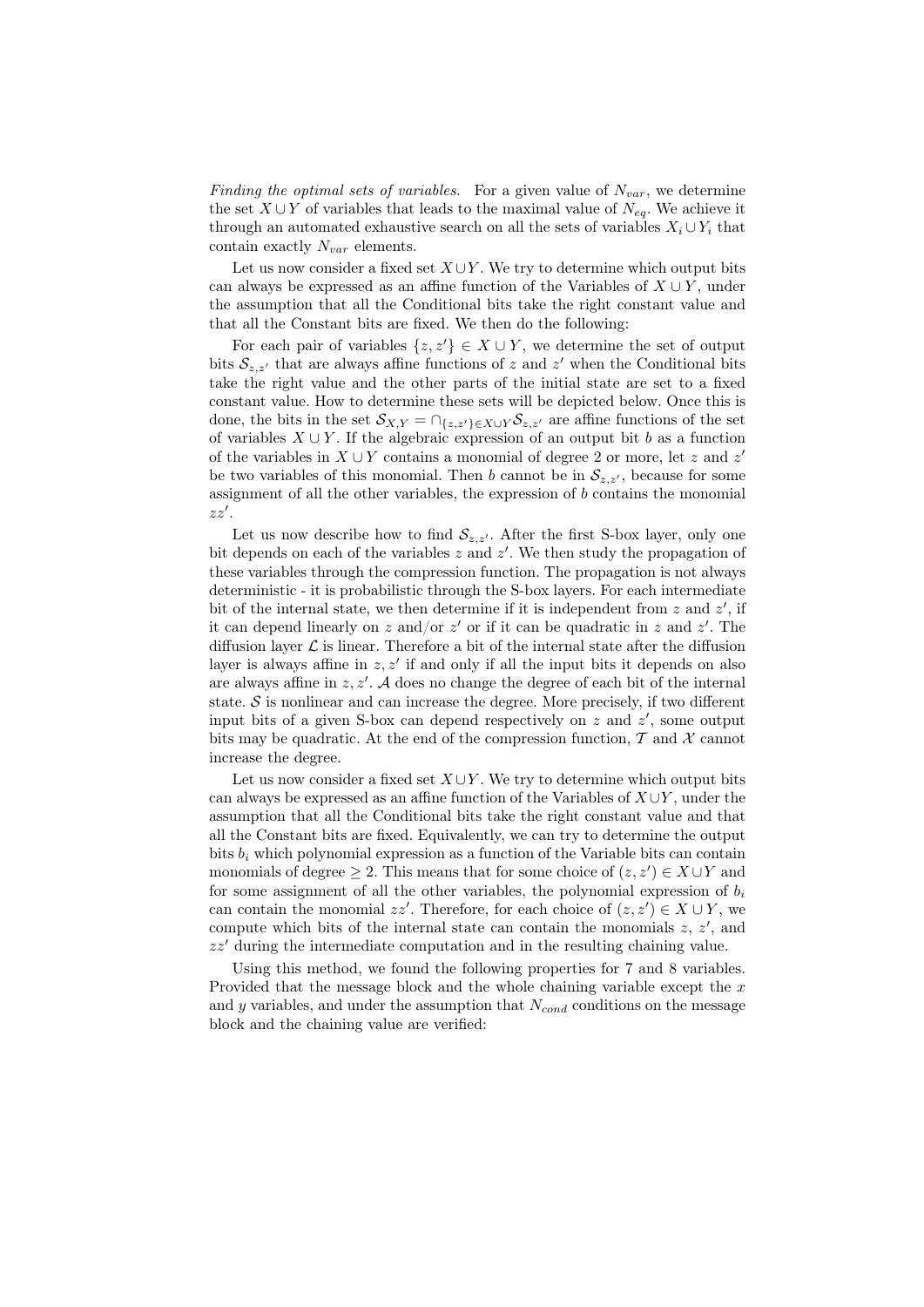- Output bits 9, 18, 44, 88, 144, 152, 183, 185, 188, 193, 219, 221, 228 and 246 depend linearly on  $(x_3, x_{26}, x_{30}, y_4, y_6, y_7, y_{15})$ , which makes 14 output bits and 7 variables with  $N_{cond} = 21$ .
- Output bits 11, 39, 46, 185, 188, 195, 218, 220, 230, 248 and 255 depend linearly on  $(x_3, x_{28}, x_{29}, y_1, y_6, y_7, y_{15}, y_{31})$ , which makes 11 output bits and 8 variables with  $N_{cond} = 24$ .

Once the Conditional bits are assigned the right value and the Constant bits are assigned any value, the relation between some output bits (denoted Equation bits) and the Variable bits can be described as a linear equation system.

## 5 Pseudo preimages for the Hamsi-256 compression function

In this Section we try to find pseudo preimages of a given value  $C^*$  of the chaining variable. We aim at finding m, C such that  $\mathcal{F}(C,m) = C^*$ . In the first subsection we describe an optimized algorithm that makes the following operations with a reduced complexity. Once we know that  $N_{eq}$  output bits  $t_0, \ldots, t_{N_{eq}-1}$  are affine functions of  $N_{var}$  variable bits  $z_0, \ldots z_{N_{var}-1}$ , computing the inverse of the compression function can be achieved as follows. We also give here a correspondance between the operations described and the steps of the algorithm that compute them.

- Set the initial value of the chaining variable C and the message block m such that all the conditions are verified (steps 1 and 2).
- Compute the output bits  $t_0, \ldots, t_{N_{eq}-1}$  of  $\mathcal{F}(C, m)$  (steps 3 to 7).
- The output bits  $t_0, \ldots, t_{N_{eq}-1}$  of the compression function is then an affine function of the variables. Compute the coefficients of this function (step 8).
- Solve the resulting system of affine equations (step 9). If it does not have any solution, start again.
- $-$  If the linear system has a solution  $m_i, C_i$ , compute the compression function to determine whether  $\mathcal{F}(C_i, m_i) = C^*$  (step 10). This occurs with probability  $2^{N_{eq}-256}$ . If not, start again.

#### 5.1 Building and solving the equation systems

A basic idea. The first idea to compute the coefficients of the equation system would be to reuse the idea of Section 3. More precisely we could evaluate the compression function with all the variables set to 0 to get the constant coefficients, and once for each variable to get the coefficients for this variable, by running the compression function.

But to determine the coefficients, we only need to compute the parts of the state that really depend on the Variable bits and impact the Equation bits, which involve less computation than running the whole compression function.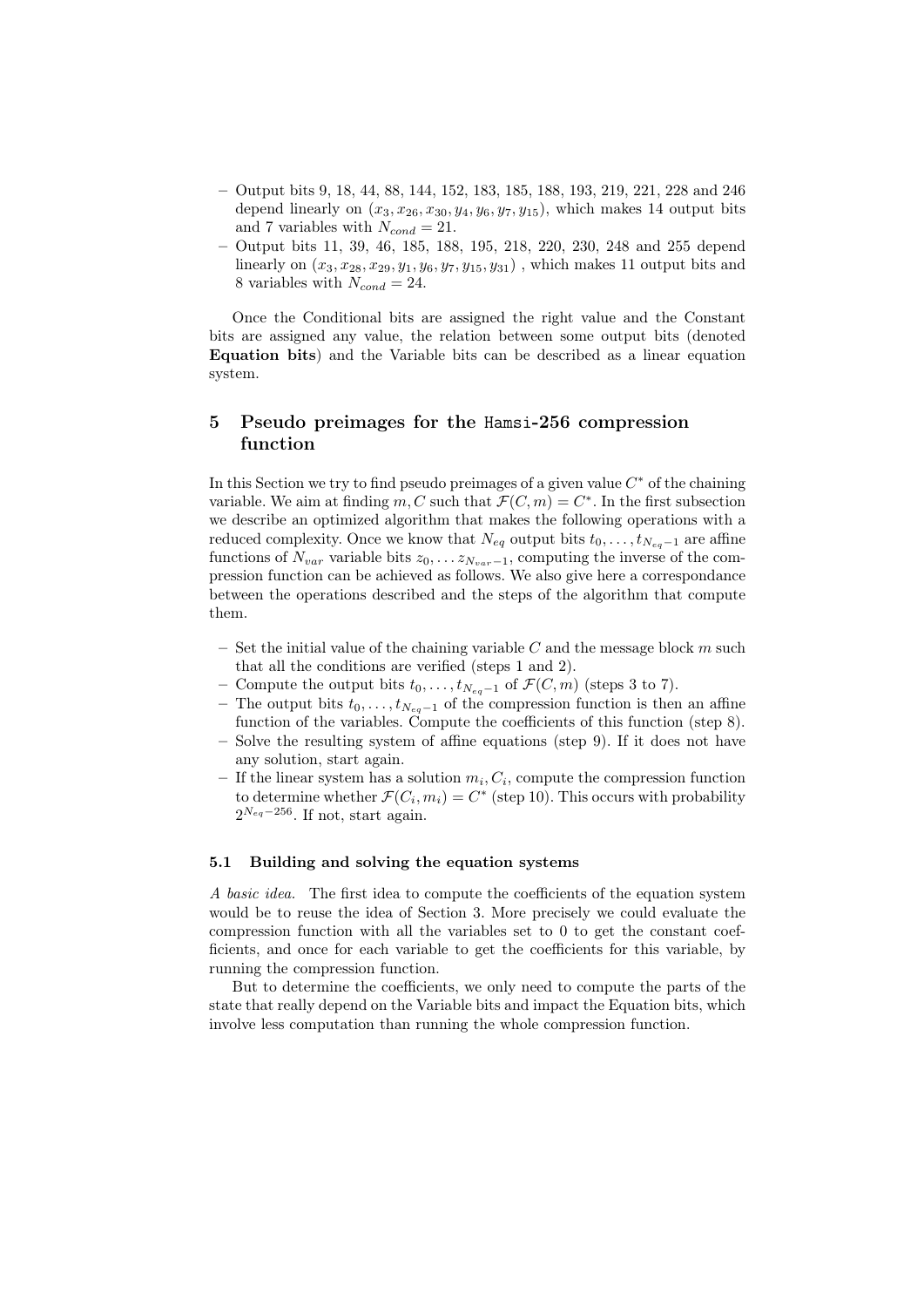Furthermore, some small changes in the incoming chaining variable do not impact immediately the whole internal state. Some parts of the computation can then be reused when computing the constant coefficients of different equation systems. We will describe a method to compute these systems below.

A more efficient method. To achieve a more efficient computation of the coefficients, we can use the following ideas:

- The coefficients of each variable only depend on the propagation of the variable through the second and the third diffusion layer. Therefore they can be recovered from the inputs of the affected S-boxes.
- The first two rounds of the Hamsi-256 compression function are an affine function of the variables defined in Section 3.

We then use a set |J| of 8 variables as defined in section 3, denoted *auxiliary variables*, to compute more efficiently  $2^8$  equation systems. We know from the analysis of section 3 that the whole internal state up to the input of the third Sbox layer are affine functions of these variables, provided that some Conditional bits have the apropriate value. Instead of running the whole compression function to get the constant coefficients for each system, we only modify one auxiliary variable from one system to the next one. Therefore, some intermediate values do not need to be computed again.

Once we have computed the intermediate values of the internal state with all the principal and auxiliary variables set to 0, we can deduce all the values of the internal state for any of the 2 <sup>8</sup> possible assignments of the auxiliary variables by studying the propagation of the 8 auxiliary variables through the S-box layer of round 2.

We can then improve the attack as follows.

- 1. Set the value of the Conditional bits from the chaining variable to their appropriate value.
- 2. Choose the Constant bits of the chaining variable, and the message block  $m$ such that all the conditions are verified.
- 3. Choose a set of 8 auxiliary variables such that the resulting auxiliary conditions are verified. For a random value of the initial internal state, we can find 8 auxiliary variables with a good probability. If not so, go back to step  $\mathcal{D}_{\mathcal{L}}$
- 4. Compute the first two rounds of the compression function with all the Variables and auxiliary variables set to 0. Keep trace of the results of internal operations.
- 5. Compute the propagation of the auxiliary variables in the first two rounds.
- 6. For each value of the set of auxiliary variables, recover the inputs of the S-boxes involving the Variables in rounds 2 and 3.
- 7. Recover the constant coefficients by running the part of the third round that affect the Equation bits.
- 8. Recover the other coefficients of the system by studying the propagation of the Variables during rounds 2 and 3.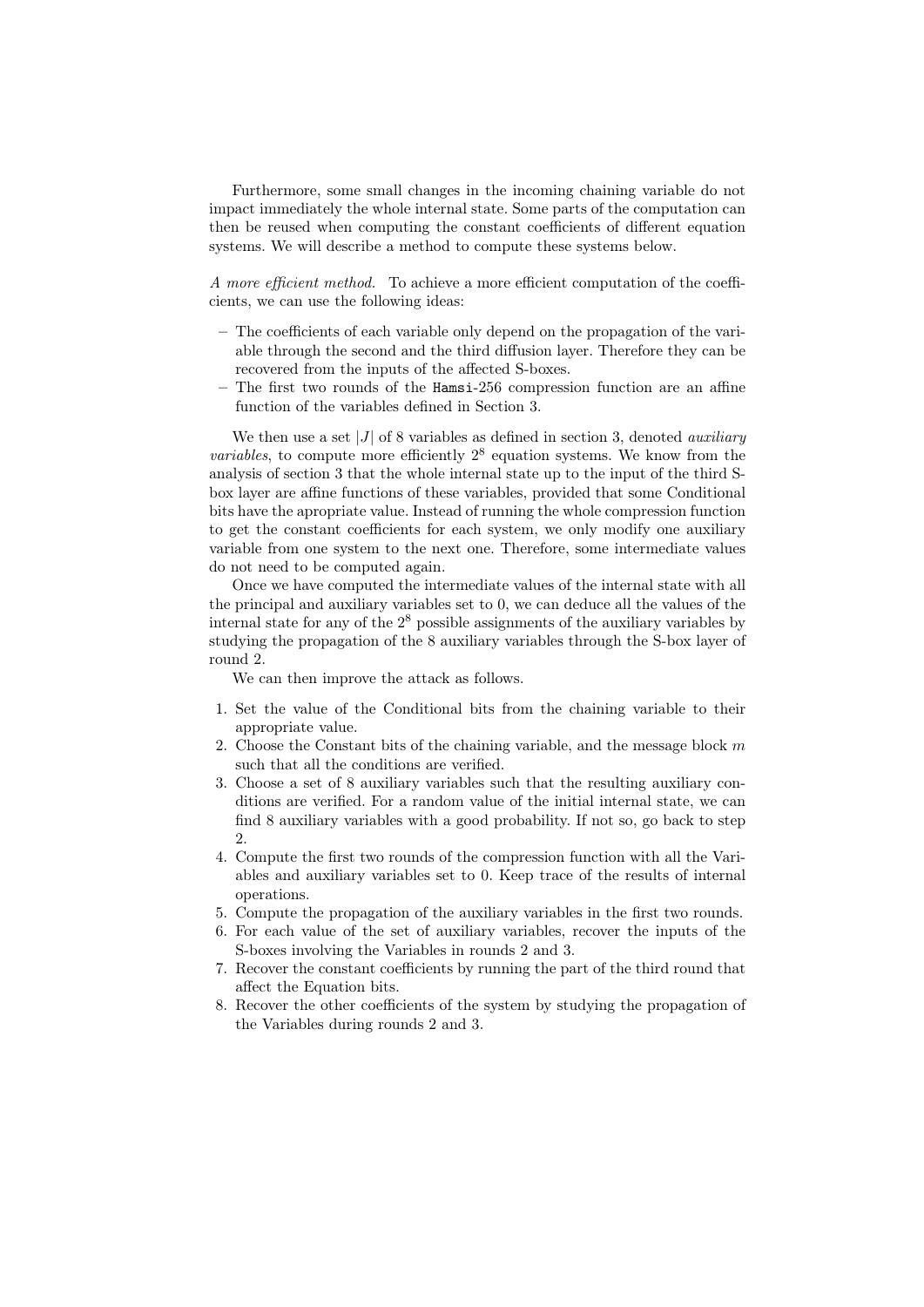- 9. Solve the resulting linear equation system. If it does not have any solution, go back to step 2.
- 10. Set the Variable bits according to one of the solutions of the equation system, and compute the compression function. If the result is not the target  $C^*$ , go back to step 2.

### 5.2 Complexity evaluation of the attack

We now aim at evaluating the complexity of the different steps of the attack. As we try to avoid useless computations, we mainly use operations on bits and not on 32-bit registers. We could use parallelism by building several systems at the same time, with different values of the Constant bits of the incoming chaining variable. Therefore we argue that the right metrics for evaluating the complexity of the attack is the number of elementary bitwise operations (AND, OR, XOR) it involves. To compare it to generic attacks, we use the analysis of Shamir and Dinur [10] and evaluate the number of bitwise operations in the Hamsi-256 compression function to about 10500.

Steps 1 to 3 are setup steps and have a negligible complexity compared to the other steps. We also argue that the choice of auxiliary variables can be the same for a large range of systems, therefore the study of which parts of the intermediate internal state they impact can be precomputed once and has a neligible complexity.

Step 4 involves the computation of about 2 out of 3 rounds of the compression function. A careful analysis of which output bits of the S-boxes need to be computed and which parts of the linear diffusion layers need to be run leads to 5248 operations for the 7-variable systems and 4852 operations for the 8-variable systems.

Step 5 involves the computation of at most 7 second round S-boxes per auxiliary variable, and at most  $7 \times 20 = 140 \text{ XOR operations per variable for the}$ second round diffusion layer, which makes at most 1120 elementary operations for  $2^8$  systems.

Step 6 consists in xoring the values of the inputs of some S-boxes before rounds 2 and 3 for different values of the auxiliary variables. The values of these variables can be chosen following a Gray code, to minimize the parts of the state that ha to be computed again. Therefore, only 7 input bits of the second S-box layer can be affected. For the third S-box layer, only some S-boxes are useful (45 for the 7-variable systems, 34 for the 8-variable systems). This step then requires  $7 + 4 \times 45 = 187$  (resp.  $7 + 4 \times 34 = 143$ ) XORs for the 7-variable (resp. 8-variable) systems.

Step 7 requires to evaluate the constant coefficients of the system. These coefficients can be recovered by computing some parts of the output of the compression function, knowing the output of the second round. This consists in applying the diffusion operations and the feedforward. To compute the feedforward one needs to invert  $N_{eq}$  bits of the first round constant addition. This step costs  $473 + 54 + 28 = 555$  (resp.  $328 + 37 + 22 = 387$ ) operations per system.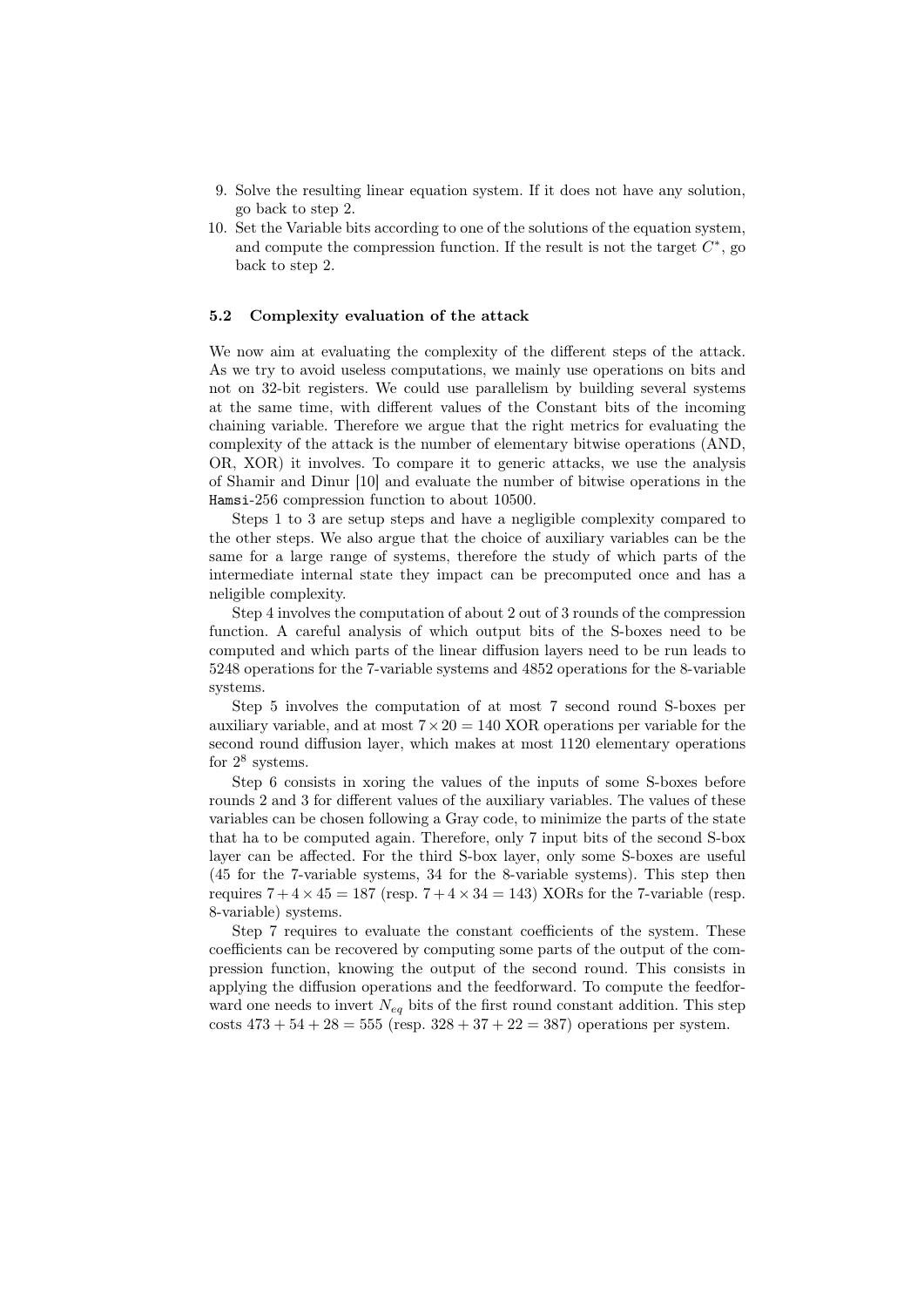Step 8 consists in recovering the coefficients of degree 1 monomials. This can be achieved by studying the propagation of the variables through the S-boxes. For the 7-variable (resp. 8-variable) systems the inputs of 17 (resp. 20) S-boxes depend on the variables before the second substitution layer. For some of them, only some output bits need to be computed. For each 7-variable (resp. 8-variable) system, this requires 210 (resp. 200) operations. The propagation through the second diffusion layer to the inputs of the useful third round S-boxes requires 60 (resp. 46) XORs. In the third round, the outputs of 45 (resp. 34) S-boxes affect the Equation bits. To evaluate the coefficients of the variables, 3 cases can occur for the third round S-box layer:

- 1. The input of the S-box does not depend on Variables. Then the output does not depend on the Variables either, and no computation is required. This occurs for 5 (resp. 9) S-boxes.
- 2. One input bit can a priori depend on one or several Variables. Then its output depend on the same Variables as its input, and computing the coefficients is equivalent to one S-box evaluation. This occurs for 31 (resp. 17) S-boxes, leading to a complexity of 364 (resp. 155) operations.
- 3. Two input bits can a priori depend on the Variables. As the dependences are not deterministic, 3 different cases of dependences can occur during the actual computation of the system. Each of them leads to a different propagation of the difference. If the adversary uses parallelism, he needs to compute the dependences for the 3 cases, leading to a complexity equivalent to 3 S-box computations. This occurs for 6 (resp. 8) S-boxes, leading to a complexity of 211 (resp. 213).

The linear coefficients can be derived using simple operations from the bits representing the propagation of the variables through the second and the third S-box layer. The overall commplexity to retrieve the coefficients from these bits is then at most 125 (resp. 101) operations.

Putting everything together, the average costs to compute the coefficients of an equation system are:

- $-\frac{5248+1120}{2^8}+187+210+60+555+364+211+125=1737$  operations for 7-variable systems,
- $-\frac{4852+1120}{2^8} + 143 + 200 + 46 + 387 + 155 + 213 + 101 = 1268$  operations for 8-variable systems,

Overall, the cost to construct the 7 variable system is about  $T_{build}^{(7)} = 2^{-2.59}$ compression evaluations. The complexity to build the 8-variable system is  $T_{build}^{(8)} =$  $2^{-3.05}$  compression evaluations.

Step 9 then consists in solving the equation system, which complexity  $T_{solve}$ is small compared to the evaluation of the compression function. We use the Gauss algorithm. Therefore the complexity is as follows: for each of the  $N_{var}$ variables, for each of the  $N_{eq}$  equations, we compute at most  $(N_{var} + 1)$  XORs, and the average number of XORs is  $N_{var}/2$ . This leads to an overall complexity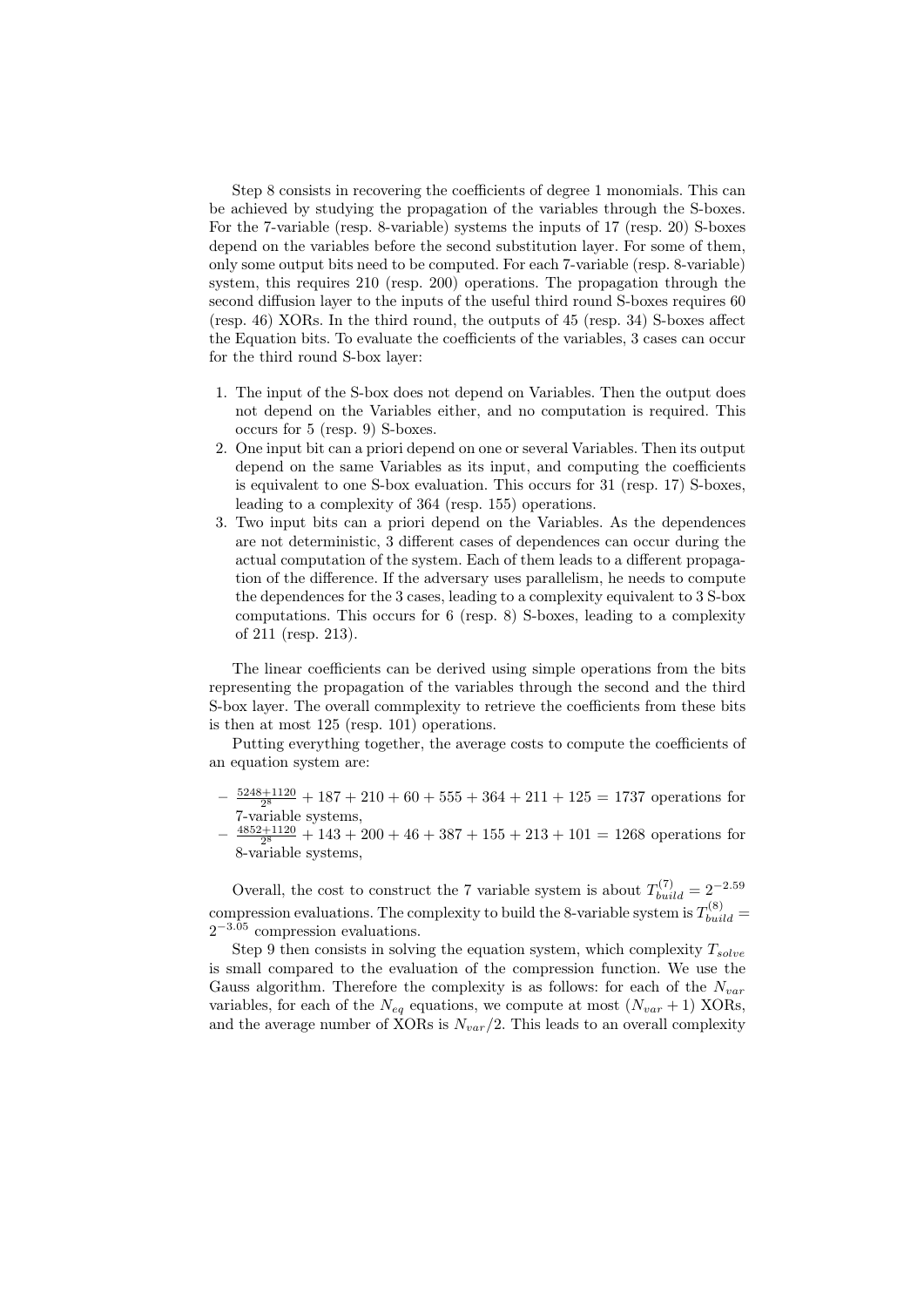of  $N_{var}(N_{var} + 1)N_{eq}/2$  operations per system, which means 392 operations for 7-variable systems and 396 operations for 8-variable systems. One can therefore bound the complexity of this step by  $T_{solve}^{(7)} = 2^{-4.74}$  and  $T_{solve}^{(8)} = 2^{-4.72}$ .

The success probability of step 10 is then  $2^{N_{eq}-256} = 2^{-242}$ , leading to an overall complexity of  $2^{256-N_{eq}}T_{test}$  compression evaluations (the complexity to test one solution is  $T_{test} \approx 1$ ). Each system of equations enables to test  $2^{N_{var}}$ values of the chaining variable, therefore one needs to compute about  $2^{256-N_{var}}$ systems. The best pseudo-preimage algorithm is then obtained for 8 variables:

$$
T_{preimage}^{(8)} = 2^{248} (T_{build}^{(8)} + T_{solve}^{(8)}) + 2^{245} T_{test}^{(8)} \approx 2^{246.2}.
$$
 (3)

Variability. We also need to make sure that the search space is big enough to find the second preimages we need. We can only detect a certain type of pseudo preimages for a given output, that can be defined by the conditions that are imposed on the input message block and chaining variable. For 8 variables, we have 24 such bit conditions (16 on the message block and 8 on the chaining variable). The original search space has a size  $2^{256+32} = 2^{288}$ , we then expect  $2^{288-24} = 2^{264}$  couples  $(C, m)$  to fulfill these conditions. We also need to find 8 auxliary variables. An auxiliary variable can be defined when one condition on the message block and one condition on the chaining variable are verified (according to Section 3). As we have 32 potential auxiliary variables, the probability that at least  $8$  of them can be chosen is at least  $1/2$ . Therefore we expect at least 2 <sup>263</sup> candidates, among which 2 <sup>7</sup> are pseudo-preimages of a given value. This argument confirms that the search space is big enough to make the attack work.

## 6 Second preimages for the full Hamsi-256

As we showed in Section 5, pseudo preimages can be found for the Hamsi-256 compression function with a complexity about  $2^{246.2}$  compression evaluations. This threatens the security of Hamsi-256, because one can use a pseudo preimage algorithm to build a second preimage finding algorithm using a basic meet-in-the middle approach. In this section we describe this both this basic method and show how to improve it. The main idea is the following: the complexity of the pseudo-preimage attack is dominated by the complexity of the construction of the equation systems, especially the complexity to recover the coefficients of the equations. In the general second preimage setting, one can then try to invert one of the intermediate chaining variables. As the coefficients of the linear system are the same whatever the value of the chaining variable we try to invert, we can spare some computation.

#### 6.1 A basic second preimage algorithm

The most natural idea to generate second preimages using our pseudo preimages algorithm consists in using a basic meet-in-the middle approach. The algorithm is the following :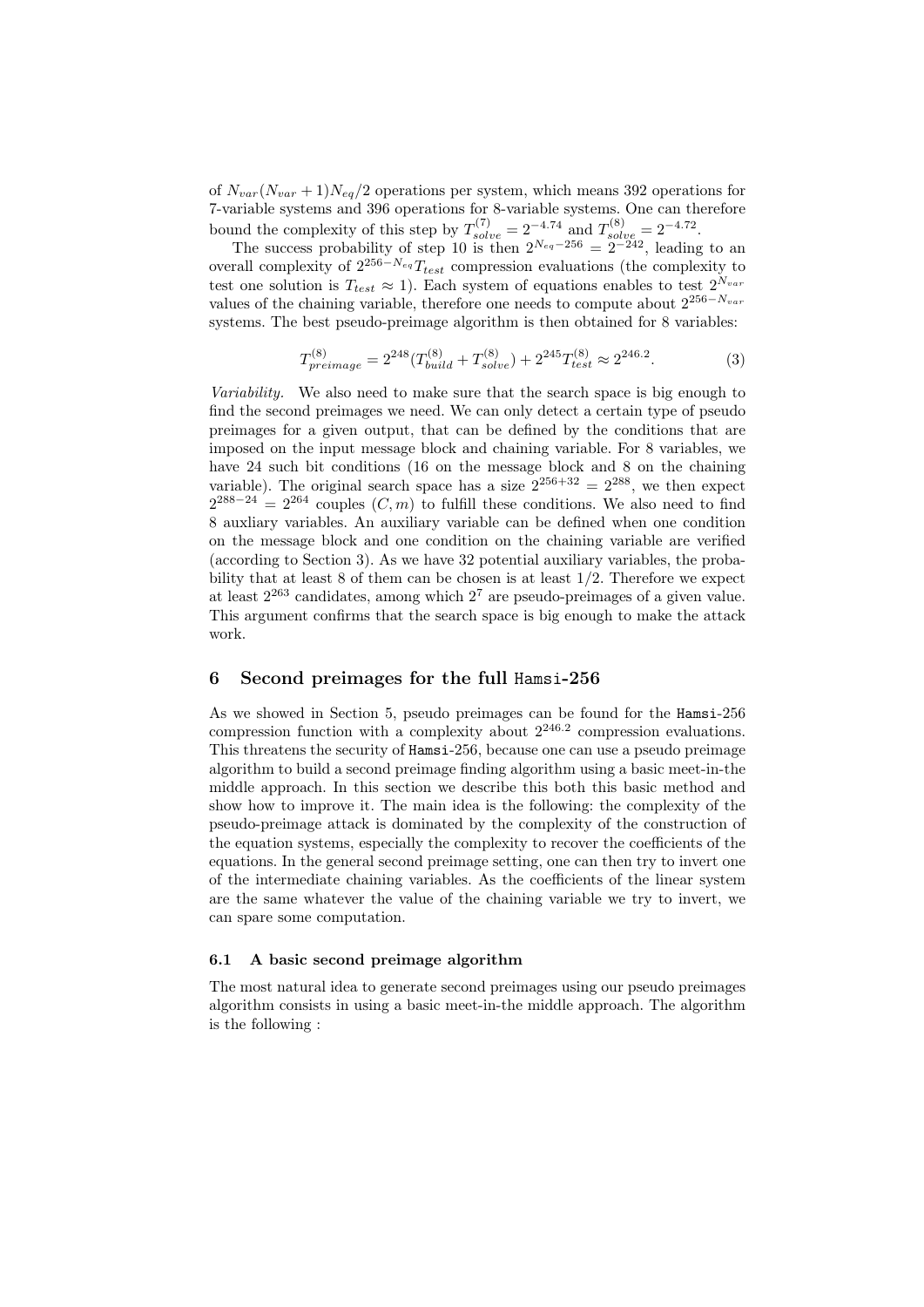- 1. Compute  $2^{5.9}$  pseudo preimages of the chaining value after the ninth message block.
- 2. Compute intermediate hash values for sequences of 8 message blocks until reaching one of the values computed in step 1. The expected number of such messages is around  $2^{251.1}$ .

This would lead to a second preimage attack with a complexity about  $2 \times$  $2^{251.1} = 2^{252.1}$ . However, the original message must be contain at least 9 blocks, so as to make sure that we have enough variability to build a second preimage of an equivalent length. An improvement of our technique would lead to an improvement of the best second preimage attacks on Hamsi-256.

#### 6.2 Pseudo preimages in a set of images

In the first step of the basic attack, a large amount of the computation time is consumed to generate the systems. If one has several targets, this computation can be done only once. In this section we will describe another algorithm that benefits from this remark.

We will now describe how to find pseudo preimages of an element of a set of  $N$  images, which is an easier problem than finding a pseudo preimage of given element. In our method, the computation of the coefficients of the linear equation systems only depends on the target by xoring it to the constant coefficients. We can therefore use a similar method to compute a preimage of an element of a set by computing the coefficients only once, and trying to solve the system of equations for all the  $N$  elements of the set.

The beginning of the resolution of the equation system is also common for all the targets. One aim at solving the equation  $y_i = Ax$ , where  $\{y_i\}, i \in I$  are constant binary vectors of size  $N_{eq}$ , x is an unknown binar vector of size  $N_{var}$ and A is a fixed binay matrix. One can then begin with the computation of the Gauss algorithm on a basis of the  $y$  space. The complexity of this part can be denoted  $T_{invert}$ . A similar argument than the one used in previous section allows to estimate it as  $N_{eq}N_{var}(N_{eq}+N_{var})/2$ . The end of the resolution consists in checking whether the remaining equations are verified. In other words, testing at most  $N_{eq}$  linear relations on the ouptut bits, leading to a complexity of at most  $T_{check} = N_{eq}^2$  elementary operations. Therefore this step can be overlooked in numerical applications.

As a result, the complexity of the new algorithm is derived from equation 3:

$$
T_{set}(N) = \frac{2^{256 - N_{var}}}{N} (T_{build} + T_{invert}) + 2^{256 - N_{var}} T_{check} + 2^{256 - N_{eq}} T_{test} \quad (4)
$$

We also have  $T_{invert}^{(7)} \approx 1029$  operations, and  $T_{invert}^{(8)} \approx 836$  operations, which means  $T_{invert}^{(7)} \approx 2^{-3.35}$ , ad  $T_{invert}^{(8)} \approx 2^{-3.65}$  compression evaluations.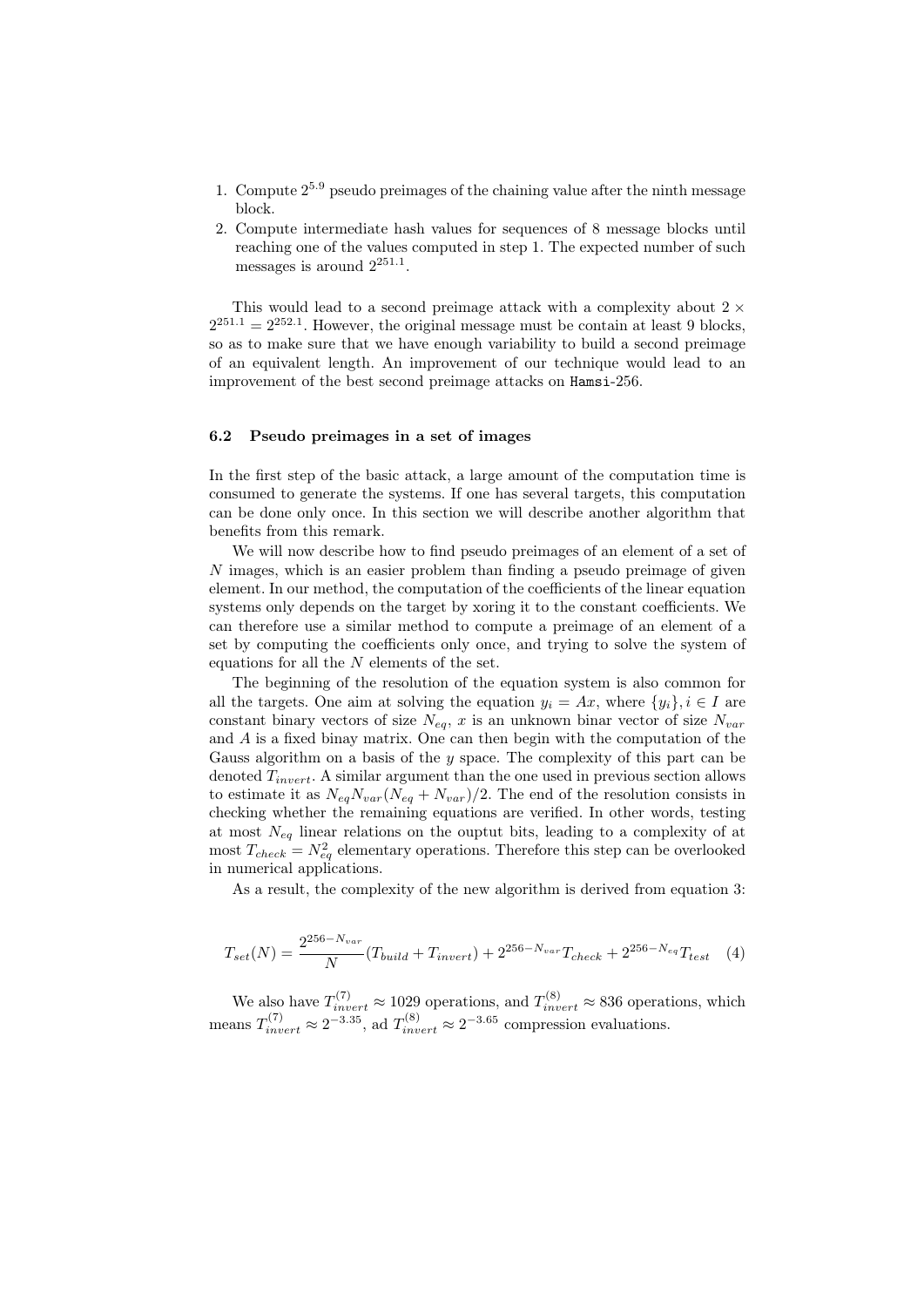#### 6.3 Second preimages for short messages

We can now consider the following algorithm. It requires that the original message contains at least 10 complete blocks. If this condition is fulfilled, its complexity does not depend on the message length. Therefore it is more efficient than Kelsey and Schneier's attack only for short messages.

We consider a message  $M = m_0 || \dots || m_9 || \dots || m_\ell$  and try to find a second preimage of the digest of M. Therefore we consider the chaining variable  $h_{10} =$  $\mathcal{F}_{10}(IV, m_0, \ldots, m_9)$ . First, we try to find x pseudo preimages of  $h_{10}$ , namely  $(h_{9,1}, m_{9,1}), \ldots, (h_{9,x}, m_{9,x}).$  We use our 8-variable set. The complexity of this step is about:

$$
T_1(x) = x \times (2^{248} (T_{build}^{(8)} + T_{solve}^{(8)}) + 2^{245} T_{test}^{(8)}) \approx 2^{246.2} \times x \tag{5}
$$

In a second step, starting from  $S = \{h_9, h_{9,1}, \ldots, h_{9,x}\}\$  where  $h_{9,0} = \mathcal{F}_9(IV, m_0, \ldots, m_8),$ we search y pseudo preimages of one element of the set  $S, (h_{8,1}, m_{8,1}), \ldots, (h_{8,y}, m_{8,y}).$ For this step we use 7-variable equation systems. The complexity of the second step is:

$$
T_2(x,y) = \left(\frac{2^{249}}{x+1}(T_{build}^{(7)} + T_{invert}^{(7)}) + 2^{242}T_{test}^{(7)}\right) \times y \approx 2^{247.1} \frac{y}{x+1} + 2^{242}y. \tag{6}
$$

Finally, using a probabilistic approach, we try to find  $(m_0^*|| \dots || m_7^*) \neq (m_0|| \dots || m_7)$ such that the resulting chaining variable  $h_8^* = \mathcal{F}_7(IV, m_0^*, \ldots, m_7^*)$  collides with one of the  $h_{8,j}$  with  $h_{8,0} = \mathcal{F}_8(IV, m_0, \ldots, m_7)$ . The complexity of this step is then:

$$
T_3(y) = \frac{2^{256}}{y+1}.\tag{7}
$$

Let us denote  $m_{8,0} = m_8$  and  $m_{9,0} = m_9$ . For j as defined above, there exists i such that  $\mathcal{F}(h_{8,j}, m_{8,j}) = h_{9,i}$ . As a result,  $\mathcal{F}_{10}(IV, m_0^*, \ldots, m_7^*, m_{8,j}, m_{9,i}) =$  $h_{10}$ , and

$$
\mathcal{H}(m_0^*||\dots||m_7^*||m_{8,j}||m_{9,i}||\dots||m_\ell) = \mathcal{H}(M). \tag{8}
$$

This leads to a second preimage for  $\mathcal{H}(m)$  with complexity

$$
T(x,y) = T_1(x) + T_2(x,y) + T_3(y) \approx 2^{246.2} \times x + \frac{2^{247.1}y}{x+1} + 2^{242} \times y + \frac{2^{256}}{y+1}.
$$
 (9)

For Hamsi-256 the best compromise is found when the complexity of all these steps are almost the same. For  $x = 11$  and  $y = 71$  we then have :

$$
T_1(x) \approx 2^{249.66}
$$
,  $T_2(x, y) \approx 2^{249.66}$ ,  $T_3(y) \approx 2^{249.83}$ 

This leads to a complexity of about  $T(x, y) \approx 2^{251.30}$  compression evaluations.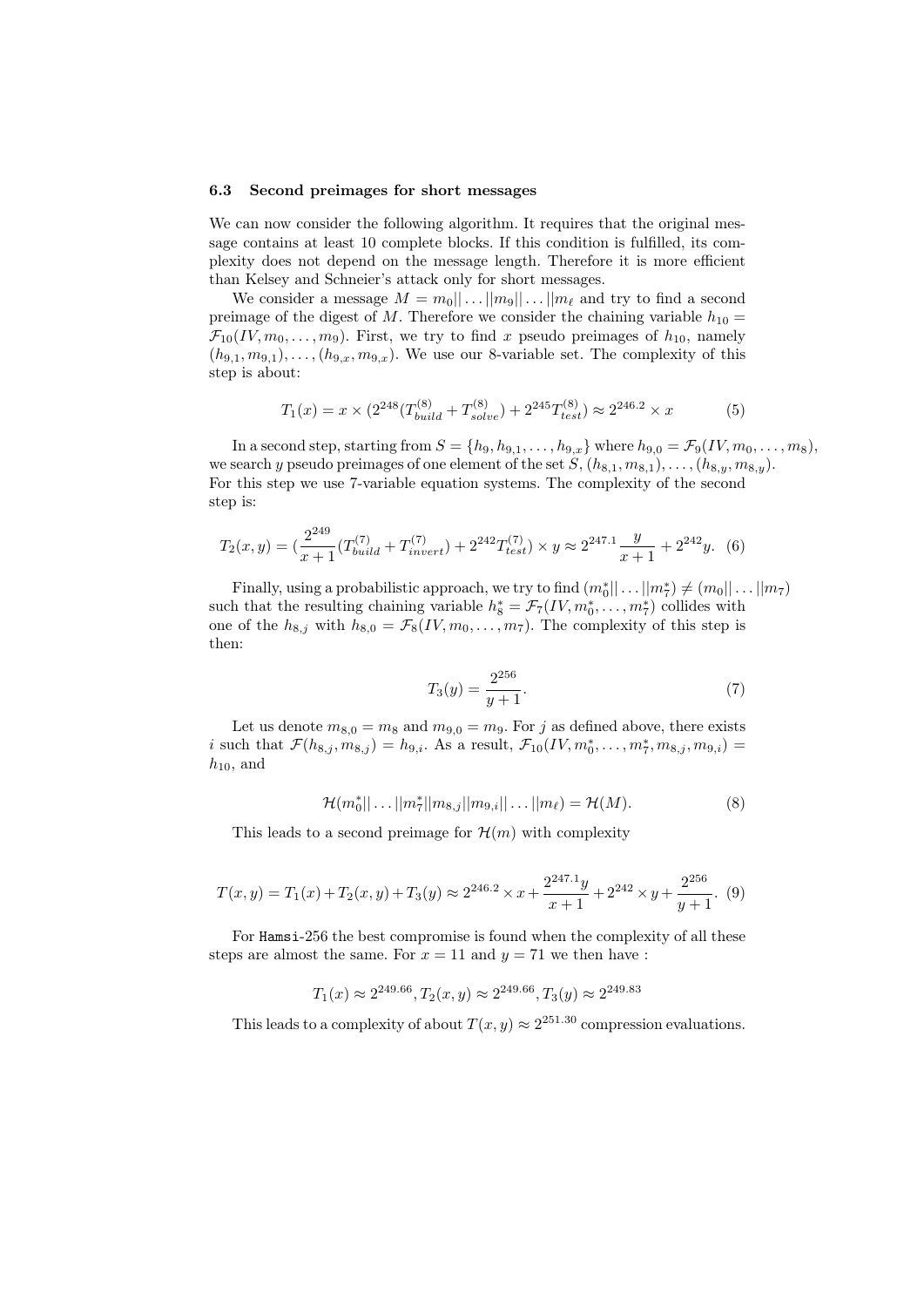## 7 The Kelsey-Schneier second preimage attack

In previous sections we described a second preimage attack that runs faster than generic attacks on hash functions. To be exhaustive we also need to argue that it runs faster than generic attacks on the domain extender used to design Hamsi.

In [7], Kelsey and Schneier showed a generic attack on single-pipe Merkle-Damgård hash functions. To achieve it, they use either a multicollision finding algorithm created by Joux [6], or fixed points. As Hamsi-256 is based on the Merkle-Damgård domain extender, this attack can also be used against Hamsi-256. However, it makes use of very short message blocks, that do not give the adversary enough freedom degrees to apply the attack to Hamsi-256. Furthermore, the specific design of the compression function does not enable an adversary to generate fixed points easily.

In this Section we describe a modified version of the attack, so as to make it applicable to Hamsi-256. The modification is trivial, however the complexity of the new attack slightly differs from the complexity of the original attack. The aim of this Section is therefore to find an estimation of the complexity of the best generic attack against Hamsi-256.

## 7.1 Description of the attack

**Definition 1.** A  $(p, q)$  expandable message for a Merkle-Damgård hash function H is a set of  $(q - p + 1)$  messages  $(\mu_p, \ldots, \mu_q)$  such that

1.  $\mathcal{H}(\mu_p) = \mathcal{H}(\mu_{p+1}) = \ldots = \mathcal{H}(\mu_q) = h.$ 

2.  $\forall i \in \{p, \ldots, q\}, \mu_i$  contains exactly i blocks after the padding.

The original second preimage attack works as follows. Let us now suppose that we want to find a second preimage of the Hamsi-256 digest of an  $\ell$ -block message  $M = m_0||m_1||...||m_{\ell-1}$ . We aim at finding a message  $M'$  such that  $\mathcal{H}(M) = \mathcal{H}(M')$ . We look for M' such that M and M' have the same length.

- 1. Generate a  $(p, q)$  expandable message for  $H$ , for some appropriate values of p and q that will be discussed later on.
- 2. Choose the common digest value h as chaining variable, and compute the compression function for random sequences of 8 message blocks, to find  $(m_1^*, \ldots, m_8^*)$  such that  $\mathcal{F}_8(h, m_1^*, \ldots, m_8^*)$  is one of the chaining values involved in the computation of  $\mathcal{H}(M)$ ,  $CV_i = \mathcal{F}_i(IV, m_0, \ldots, m_i)$  for  $i \in$  $\{p+8,\ldots,q+8\}.$
- 3. Compute  $\mu_{j-8}$ . The message  $M' = \mu_{j-8} ||m_1^*|| \dots ||m_8^*|| m_{j+1}|| \dots ||m_{\ell-1}$  is a second preimage of  $\mathcal{H}(M)$ .

#### 7.2 Expandable messages for Hamsi-256

Expandable messages are generated using the multicollision algorithm of [6]. Expandable messages of size  $2^k$  can be generated by iterating the following search.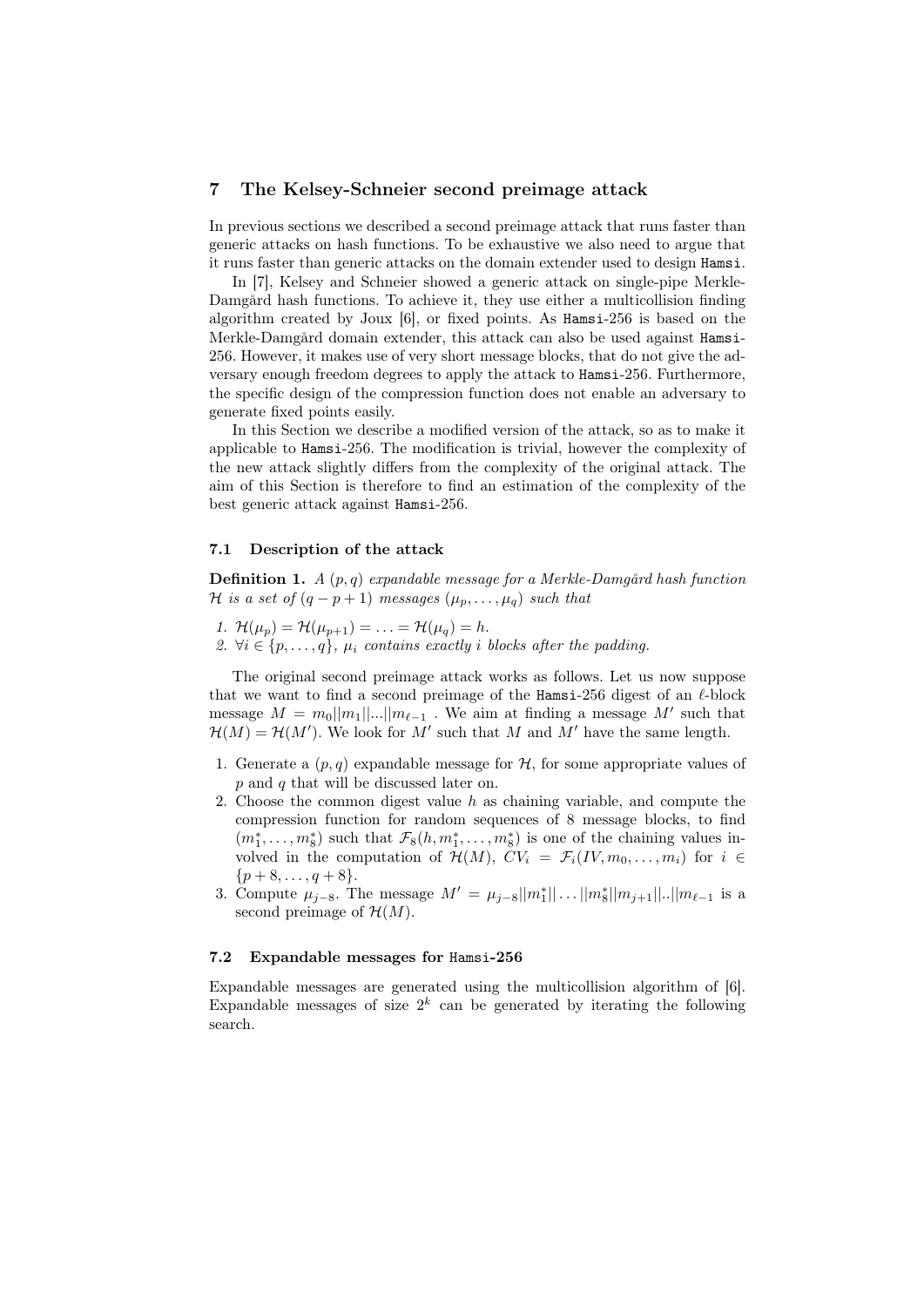Set  $C_0 = IV$  (the initialization vector of Hamsi-256). For all i in  $\{0, \ldots, k -$ 1}, find two sequences of message blocks  $L_{i,0} = (a_{i,1}, \ldots, a_{i,\alpha_i})$  and  $L_{i,1} =$  $(b_{i,1}, \ldots, b_{i,\alpha_i+2^i})$  such that :

$$
C_{i+1} = F_{\alpha}(C_i, a_{i,1}, \dots, a_{i,\alpha_i}) = F_{\alpha_i+2^i}(C_i, b_{i,1}, \dots, b_{i,\alpha_i+2^i}).
$$

Let  $p = \sum_{i=0}^{k-1} \alpha_i$ , and  $j \in \{p, \ldots, r + 2^k - 1\}$ . We can write  $j = p + \sum_{i=0}^{k-1} x_i 2^i$ , with  $x_i \in \{0, 1\}$ . Then the sequence  $\mu_j = (L_{0,x_0}, \dots L_{k-1,x_{k-1}})$  has length j, and  $\mathcal{F}_j(C_0,\mu_j) = C_k$ . In the generic case, Kelsey and Schneier take  $\alpha_i = 1$  for all i. The cost of each step of the search is then about  $2^{n/2}$  because of the birthday paradox, leading to an overall complexity of about  $k2^{n/2}$ .

Hamsi-256 has the specific property that the message blocks are small compared to the chaining variables. Therefore, if the attacker chooses  $\alpha_i = 1$  , he can generate only  $2^{32}$  values for the sequence  $L_{i,0}$ . In the first iterations, the probality to find a collision is very small, and the cost of iterations for  $i \geq 3$ is about  $2^{256-32} = 2^{224}$ . To keep an equivalent complexity, one then needs to choose  $\alpha_i = 4$  for each value of i leading to a  $(4k, 4k+2<sup>k</sup>-1)$  expandable message after about  $k2^{128}$  compression evaluations.

## 7.3 Complexity evaluation

In the case of Hamsi-256 we choose  $p = 4k$  and  $q = 4k + 2<sup>k</sup> - 1$  such that  $q + 8 \leq \ell - 1$ . The last two compression functions of the computation of  $\mathcal{H}(M)$ involve message blocks representing the bitlength of  $m$ , and the block before contains padding bits so we do not take the resulting chaining value into account.

The cost of the expandable message generation is then about  $k2^{128}$  compression function evaluations. The average number of trials for the second step is then about  $\frac{2^{256}}{q-p+1} = 2^{256-k}$ . The message  $\mu_{j-8}$  can be recovered easily. The overall complexity of the attack is then:

$$
T(k) = k2^{128} + 2^{256 - k} \tag{10}
$$

The complexity of the attack is the same as the one found by Kelsey and Schneier, but the condition on the message length is slightly different  $(\ell > 4k +$  $2^k + 8$  instead of  $\ell \geq k + 2^k + 1$ ). As a result, our attack described in previous Section is more efficient than this generic attack for messages which length is between 10 and 96 blocks.

#### 7.4 Possible improvements

Some small improvement of our second preimage attack could be obtained by mixing the attack on the domain extender by Kelsey and Schneier with our pseudo preimage finding algorithm. For example, one could try to invert some of the intermediate chaining variables involved in the computation of  $\mathcal{H}(m)$  between the two steps of the generic attack, so as to increase the potential number of targets for the second phase. Such an attack could however only be efficient